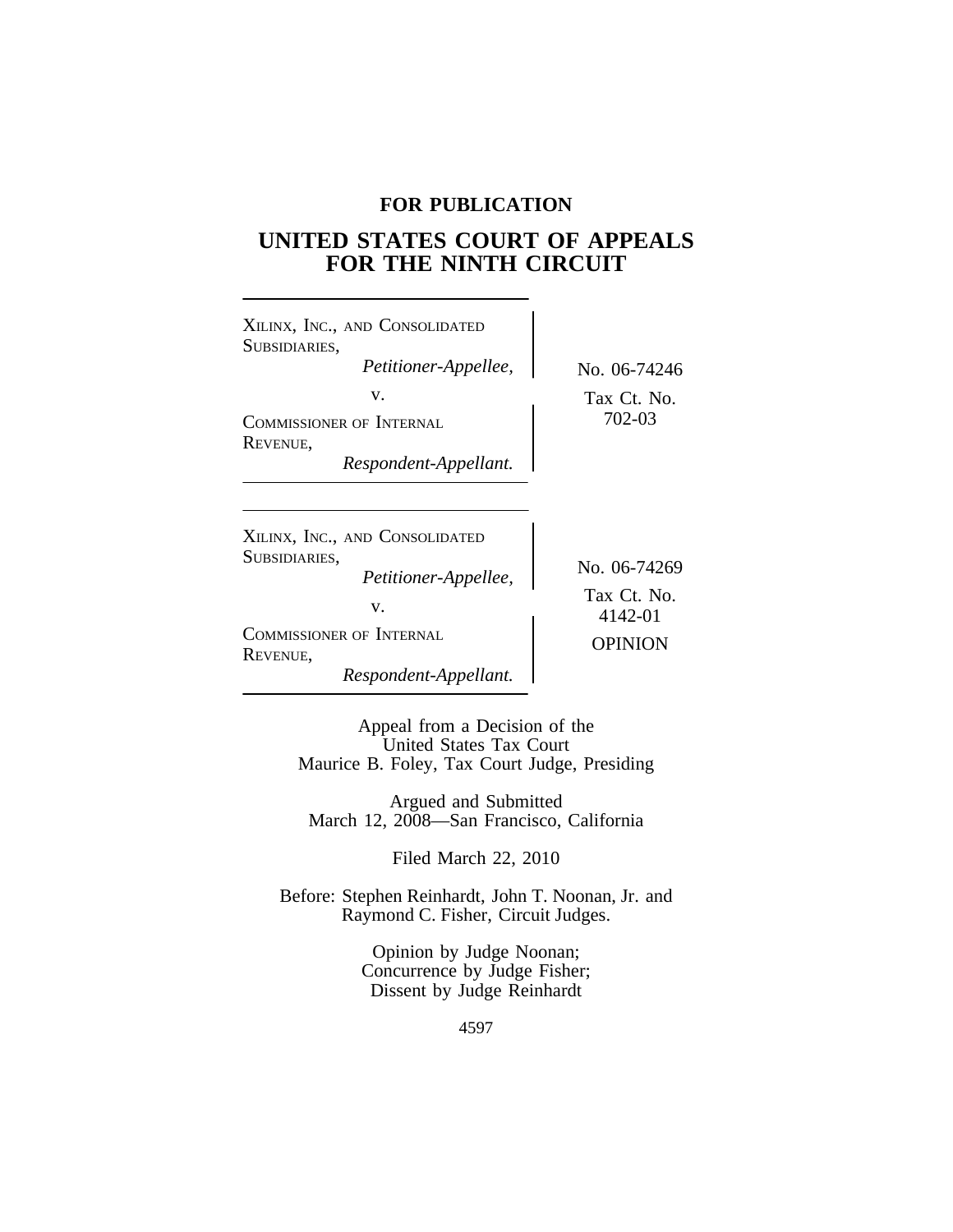## **COUNSEL**

Gilbert S. Rothenberg, Richard Farber and Arthur T. Catterall (argued), Tax Division, Department of Justice, Washington, D.C., for the respondent-appellant.

Ronald B. Schrotenboer, Kenneth B. Clark (argued) and Tyler A. Baker, Fenwick & West LLP, Mountain View, California, for the petitioner-appellee.

Alice E. Loughran, Steptoe & Johnson LLP, Washington, D.C., for amici curiae Cisco Systems, Inc., and Altera Corporation.

A. Duane Webber, Baker & McKenzie LLP, Washington, D.C., for amici curiae Software Finance and Tax Executives Council and AeA.

.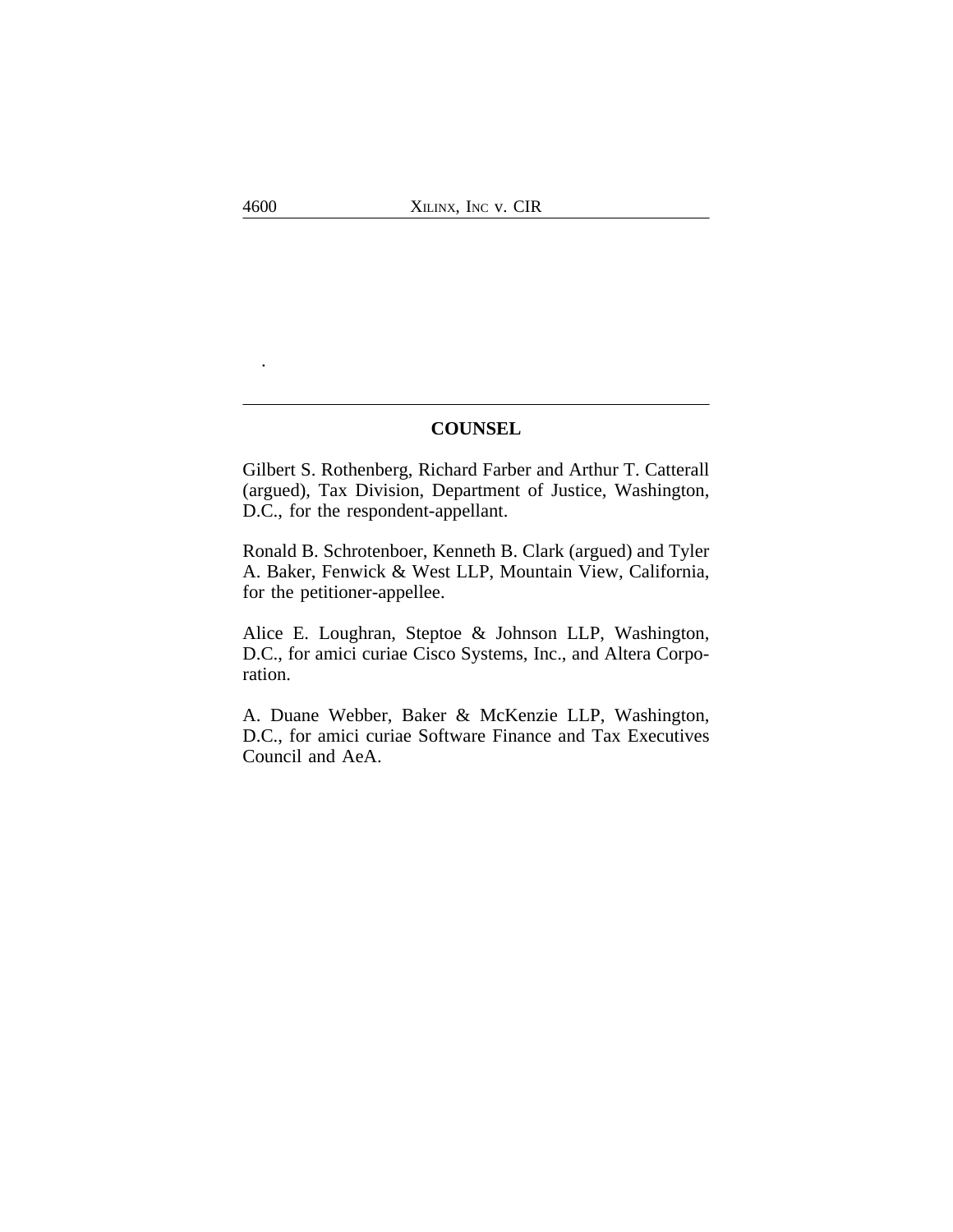### **OPINION**

NOONAN, Circuit Judge:

On this appeal from the tax court, we must decide whether, under the tax regulations in effect during tax years 1997, 1998 and 1999, related companies engaged in a joint venture to develop intangible property must include the value of certain stock option compensation one participant gives to its employees in the pool of costs to be shared under a cost sharing agreement, even when companies operating at arm's length would not do so. The tax court found related companies are not required to share such costs and ruled that the Commissioner of Internal Revenue's attempt to allocate such costs was arbitrary and capricious. We affirm.

## **I. BACKGROUND**

Xilinx, Inc. ("Xilinx") researches, develops, manufactures, and markets integrated circuit devices and related development software systems. Xilinx wanted to expand its position in the European market and established Xilinx Ireland ("XI") in 1994 as an unlimited liability company under the laws of Ireland. XI sold programmable logic devices and conducted research and development ("R&D"). Two wholly owned Irish subsidiaries of Xilinx owned XI during the tax years of 1997, 1998 and 1999, the only years at issue in this appeal.

In 1995, Xilinx and XI entered into a Cost and Risk Sharing Agreement ("the Agreement"), which provided that all right, title and interest in new technology developed by either Xilinx or XI would be jointly owned. Under the Agreement, each party was required to pay a percentage of the total R&D costs in proportion to the anticipated benefits to each from the new technology that was expected to be created. Specifically, the Agreement required the parties to share: (1) direct costs, defined as costs directly related to the R&D of new technology, including, but not limited to, salaries, bonuses and other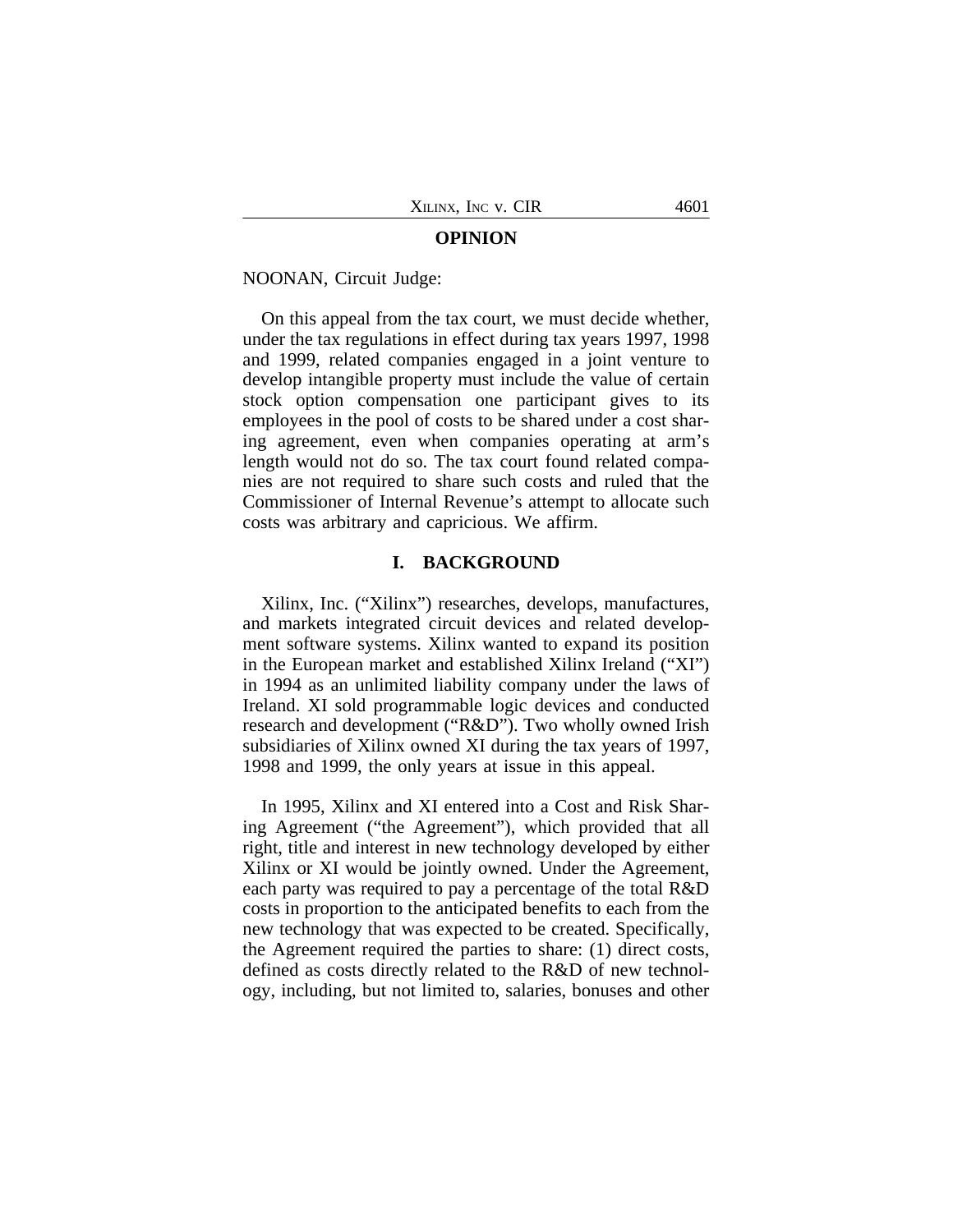4602 XILINX, INC v. CIR

payroll costs and benefits; (2) indirect costs, defined as costs incurred by departments not involved in R&D that generally benefit R&D, including, but not limited to, administrative, legal, accounting and insurance costs; and (3) costs incurred to acquire products or intellectual property rights necessary to conduct R&D. The Agreement did not specifically address whether employee stock options (ESOs) were a cost to be shared.

Xilinx offered ESOs to its employees under two plans. Under one plan, employees were granted options as part of the employee hiring and retention program. The options were of two varieties: incentive stock options (ISOs) and nonstatutory stock options (NSOs). Employees could exercise these options two ways: (1) by purchasing the stock at the market price on the day the option was issued ("exercise price") regardless of its then-current market price or (2) by simultaneously exercising the option at the exercise price and selling it at its then-current price, pocketing the difference. Under the other plan, employees could acquire employee stock purchase plan shares (ESPPs) by contributing to an account through payroll deductions and purchasing stock at 85 percent of either its exercise price or its market price on the purchase date. Employees must always pay taxes on NSOs, *see* 26 U.S.C. § 83, but have to pay taxes on ISOs and ESPPs only if they sell acquired stock shares before a specified waiting period has expired ("a disqualifying disposition"), *see* 26 U.S.C. § 421(b). In determining the R&D costs to be shared under the Agreement for tax years 1997, 1998 and 1999, Xilinx did not include any amount related to ESOs.

In tax years 1997, 1998 and 1999, Xilinx deducted as business expenses under 26 U.S.C. §§ 83 and 162 approximately \$41,000,000, \$40,000,000 and \$96,000,000, respectively, based on its employees' exercises of NSOs or disqualifying dispositions of ISOs and ESPPs.**<sup>1</sup>** It also claimed an R&D

**<sup>1</sup>**Under 26 U.S.C. § 162(a)(1), employers may deduct from their taxable income "all the ordinary and necessary expenses paid or incurred during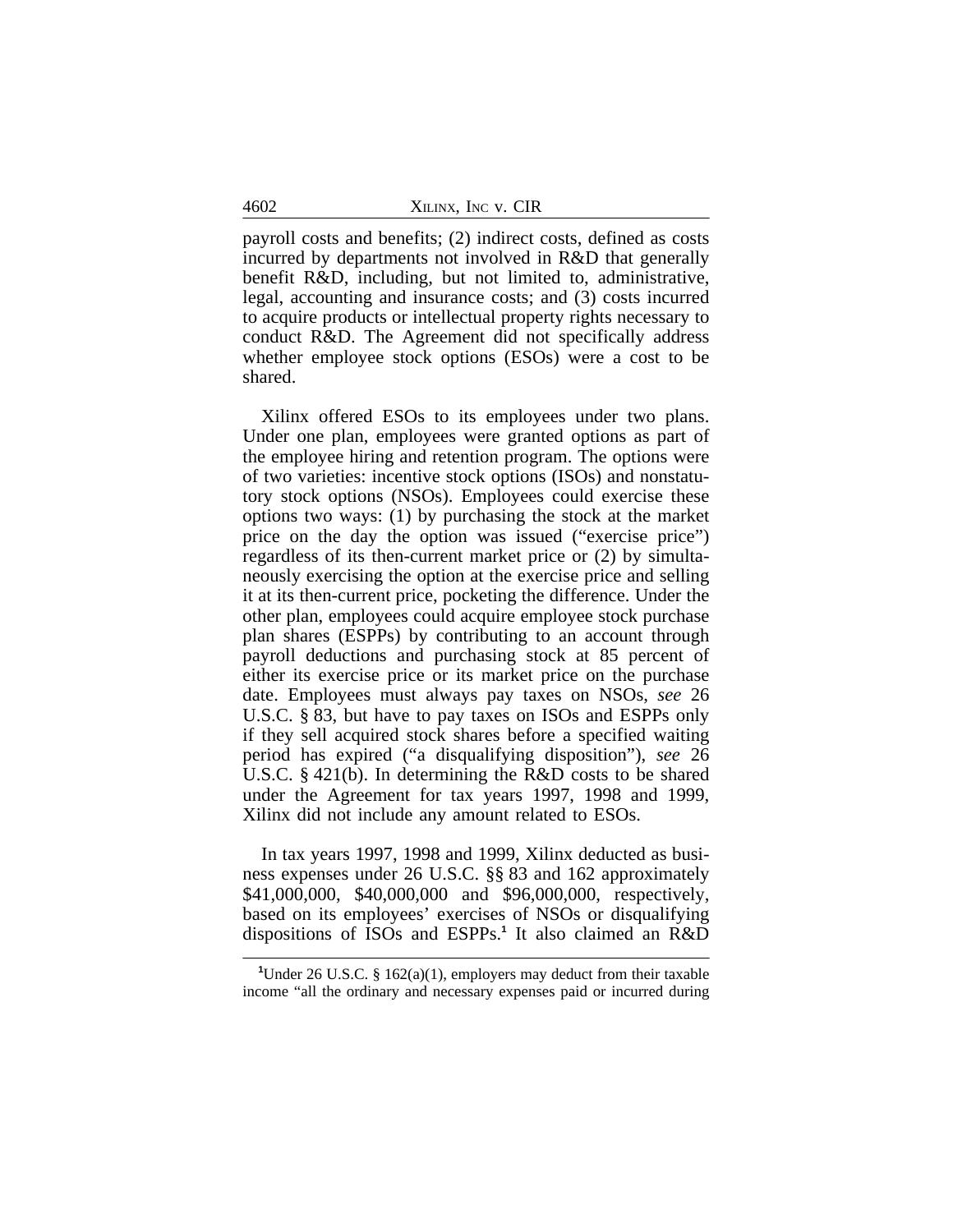| Xilinx, Inc v. CIR |  |
|--------------------|--|
|--------------------|--|

credit under 26 U.S.C. § 41 for wages related to R&D activity, of which approximately \$34,000,000, \$23,000,000 and \$27,000,000 in the respective tax years were attributable to exercised NSOs or disqualifying dispositions of ISOs and ESPPs.**<sup>2</sup>** Furthermore, in 1996 Xilinx and XI entered into two agreements that allowed XI employees to acquire options for Xilinx stock. Both agreements provided XI would pay Xilinx for the "cost" of the XI employees' exercise of the stock options, which was to equal the stock's market price on the exercise date minus the exercise price. In the 1997, 1998 and 1999 tax years, XI paid Xilinx \$402,978, \$243,094 and \$808,059, respectively, under these agreements.

The Commissioner of Internal Revenue ("Commissioner") issued notices of deficiency against Xilinx for tax years 1997, 1998 and 1999, contending ESOs issued to its employees involved in or supporting R&D activities were costs that should have been shared between Xilinx and XI under the Agreement. Specifically, the Commissioner concluded the amount Xilinx deducted under 26 U.S.C. § 83(h) for its employees' exercises of NSOs or disqualifying dispositions of ISOs and ESPPs should have been shared. By sharing those costs with XI, Xilinx's deduction would be reduced, thereby increasing its taxable income. The Commissioner's determination resulted in substantial tax deficiencies and accuracyrelated penalties under 26 U.S.C. § 6662(a).

Xilinx timely filed suit in the tax court. The tax court denied cross motions for summary judgment. After a bench

the taxable year in carrying on any trade or business, including a reasonable allowance for salaries or other compensation for personal services actually rendered." Under 26 U.S.C. § 83(h), employers may deduct under § 162 the value of any property transferred to an employee in connection with the performance of employment.

**<sup>2</sup>**Under 26 U.S.C. § 41(b)(2)(A), companies can claim a tax credit for "wages paid or incurred to an employee for qualified [research] services performed by such employee."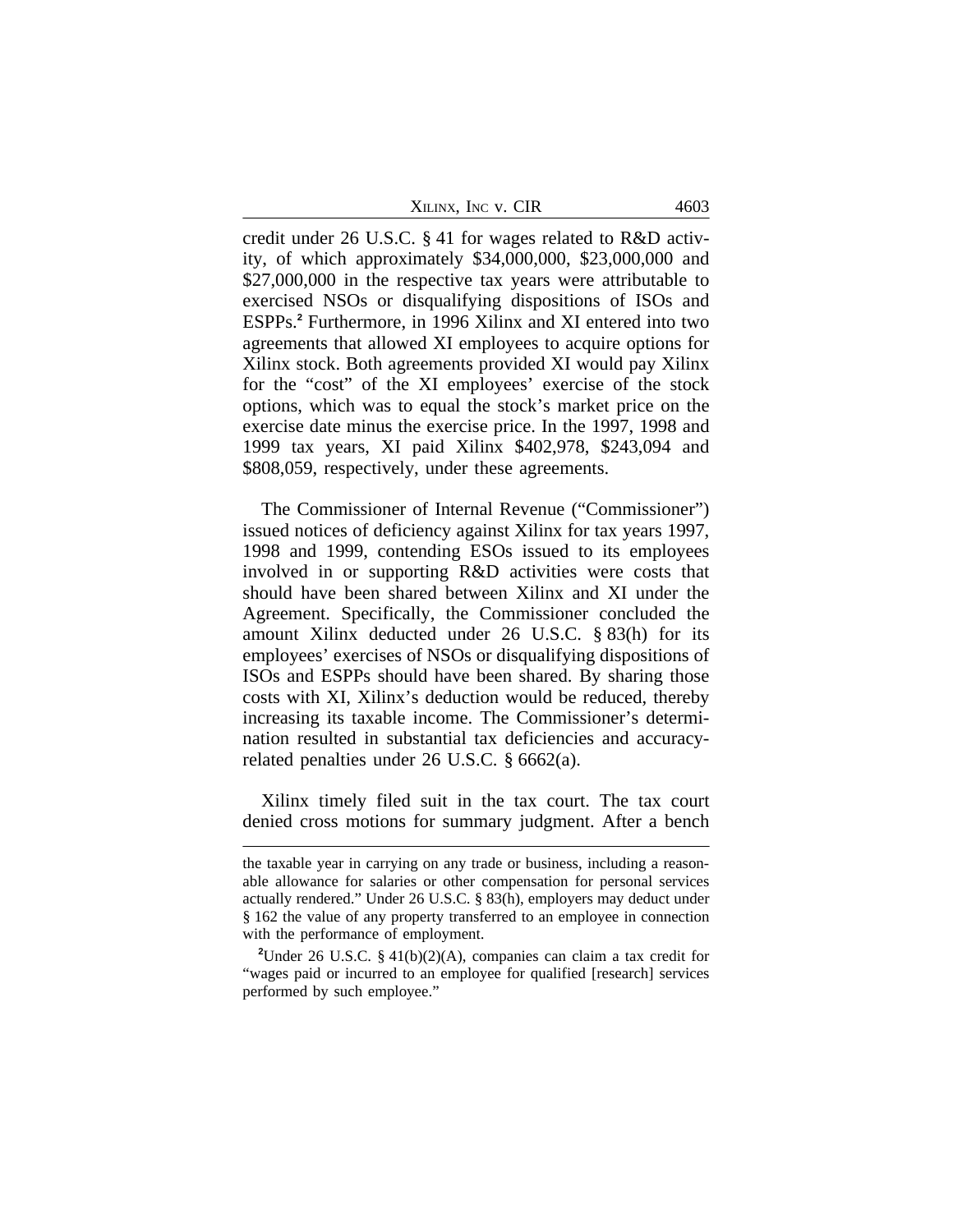4604 XILINX, INC v. CIR

trial, the tax court found that two unrelated parties in a cost sharing agreement would not share any costs related to ESOs. After assuming ESOs were costs for purposes of 26 C.F.R.  $\S 1.482 - 7(d)(1)$ , the tax court then found 26 C.F.R.  $\S 1.482 1(b)(1)$  — which requires cost sharing agreements between related parties to reflect how two unrelated parties operating at arm's length would behave — dispositive and concluded the Commissioner's allocation was arbitrary and capricious because it included the ESOs in the pool of costs to be shared under the Agreement, even though two unrelated companies dealing with each other at arm's length would not share those costs.

The Commissioner timely appealed. On appeal, the parties focused primarily on whether the requirement in 26 C.F.R.  $\S 1.482-7(d)(1)$  that "all costs" be shared between related parties in a cost sharing agreement or whether the controlling requirement was 26 C.F.R.  $\S$  1.482-1(b)(1) that all transactions between related parties reflect what two parties operating at arm's length would do. After oral argument, we requested supplemental briefing on whether ESOs were "costs" and whether they were "related to" the intangible product development for purposes of 26 C.F.R. § 1.482-  $7(d)(1)$ , and whether a literal application of 26 C.F.R.  $\S 1.482-7(d)(1)$  would conflict with a tax treaty between the United States and Ireland that was in effect during the 1998 and 1999 tax years.

## **II. STANDARD OF REVIEW**

"Decisions of the tax court are reviewed on the same basis as decisions from civil bench trials in the district court." *DHL Corp. v. Comm'r*, 285 F.3d 1210, 1216 (9th Cir. 2002). "Thus, we review the tax court's conclusions of law de novo and its factual findings for clear error." *Id*.

## **III. DISCUSSION**

The Commissioner does not dispute the tax court's factual finding that unrelated parties would not share ESOs as a cost.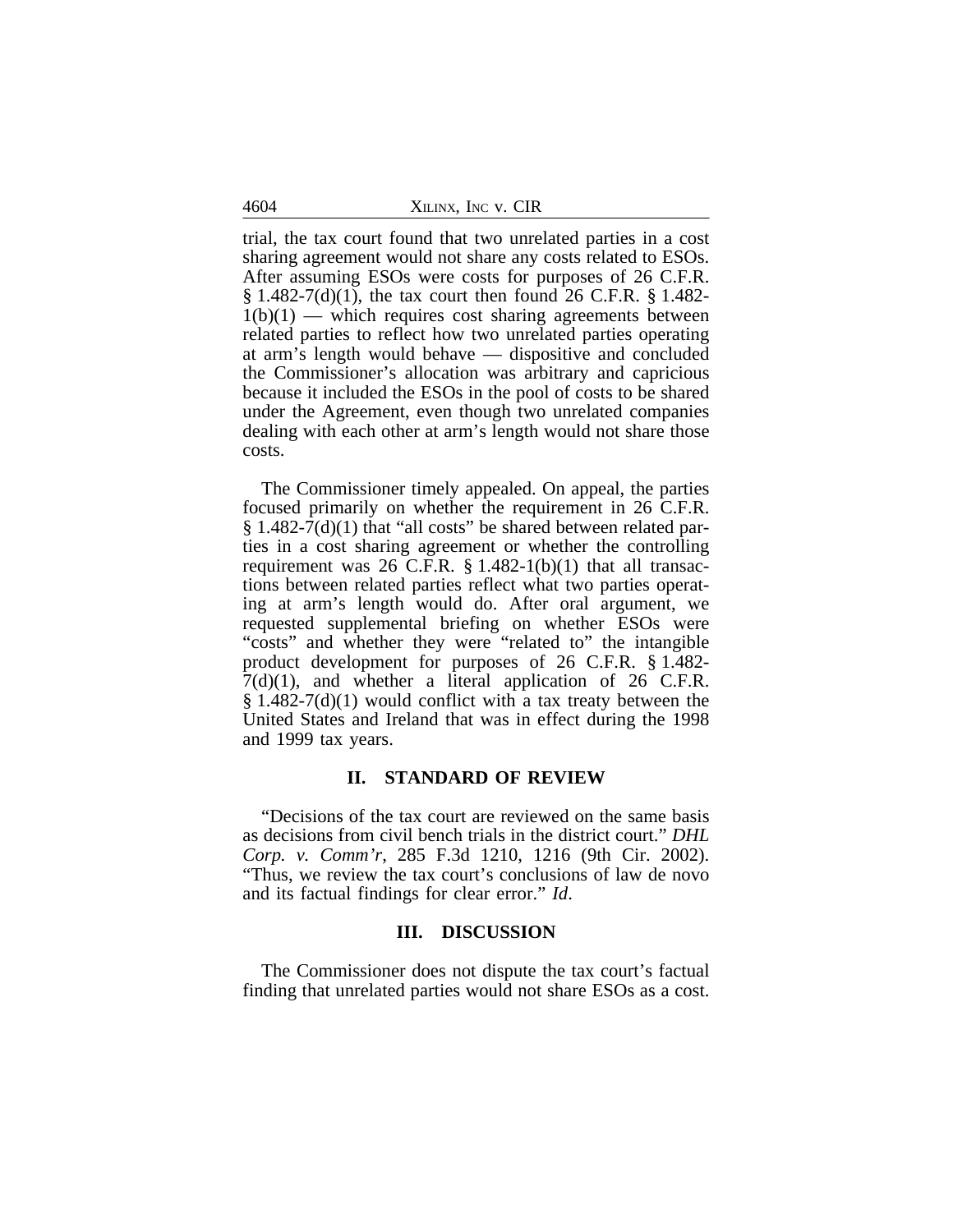| XILINX, INC V. CIR | 4605 |
|--------------------|------|
|--------------------|------|

Instead, the Commissioner maintains ESOs are a cost that must be shared under  $\S 1.482-7(d)(1)$ , even if unrelated parties would not share them.

**[1]** *Ambiguity*. Congress has authorized the Secretary of the Treasury to allocate income and deductions among related business entities to prevent tax avoidance.

In any case of two or more organizations, trades, or businesses (whether or not incorporated, whether or not organized in the United States, and whether or not affiliated) owned or controlled directly or indirectly by the same interests, the Secretary may distribute, apportion, or allocate gross income, deductions, credits, or allowances between or among such organizations, trades, or businesses, if he determines that such distribution, apportionment, or allocation is necessary in order to prevent evasion of taxes or clearly to reflect the income of any of such organizations, trades, or businesses. In the case of any transfer (or license) of intangible property (within the meaning of section  $936(h)(3)(B)$ ), the income with respect to such transfer or license shall be commensurate with the income attributable to the intangible.

26 U.S.C. § 482. The Secretary in turn promulgated regulations authorizing the Commissioner to allocate income and deductions among related entities. The introduction to these regulations explains:

The purpose of section 482 is to ensure that taxpayers clearly reflect income attributable to controlled transactions and to prevent the avoidance of taxes with respect to such transactions. Section 482 places a controlled taxpayer on a tax parity with an uncontrolled taxpayer by determining the true taxable income of the controlled taxpayer. This section sets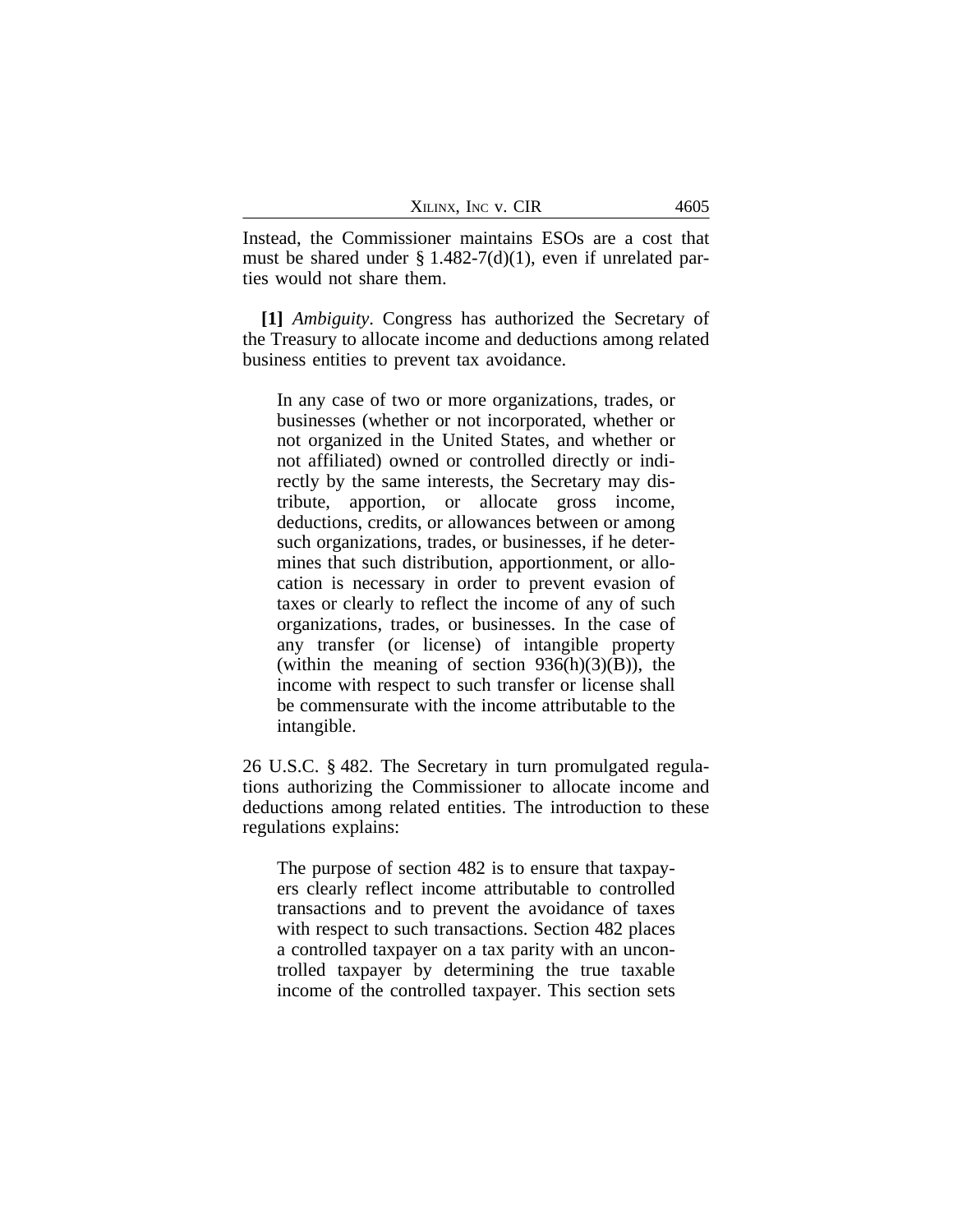forth general principles and guidelines to be followed under section 482.

26 C.F.R. § 1.482-1(a)(1).**<sup>3</sup>** The next subsection states that the standard to be employed "in every case" to ensure taxpayers accurately reflect income from controlled transactions and do not avoid taxes through such transactions is an arm's length standard:

In determining the true taxable income of a controlled taxpayer, the standard to be applied in every case is that of a taxpayer dealing at arm's length with an uncontrolled taxpayer. A controlled transaction meets the arm's length standard if the results of the transaction are consistent with the results that would have been realized if uncontrolled taxpayers had engaged in the same transaction under the same circumstances (arm's length result). However, because identical transactions can rarely be located, whether a transaction produces an arm's length result generally will be determined by reference to the results of comparable transactions under comparable circumstances.

## 26 C.F.R. § 1.482-1(b)(1).

Another section, however, specifically governing cost sharing agreements between controlled parties to develop intangible property, authorizes the Internal Revenue Service "to make each controlled participant's share of the costs (as determined under paragraph (d) of this section) of intangible development under the qualified cost sharing arrangement equal to its share of reasonably anticipated benefits attributable to such

**<sup>3</sup>**Controlled taxpayer is defined as "any one of two or more taxpayers owned or controlled directly or indirectly by the same interests, and includes the taxpayer that owns or controls the other taxpayers." 26 C.F.R. § 1.482-1(i)(5).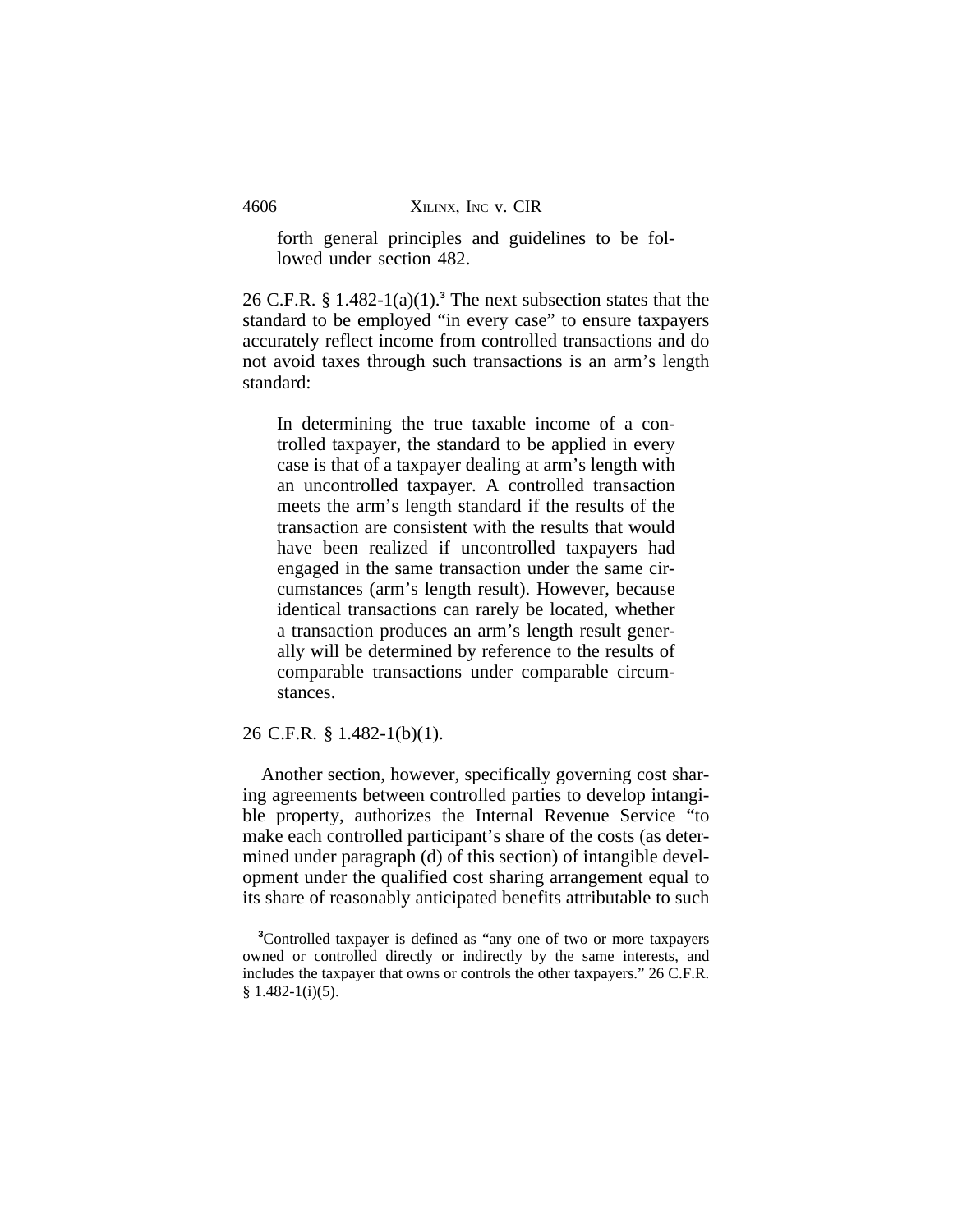| XILINX, INC V. CIR | 4607 |
|--------------------|------|
|--------------------|------|

development . . . ." 26 C.F.R. § 1.482-7(a)(2). Controlled participants, under paragraph (d) of § 1.482-7, must include "all" costs in the pool of costs to be shared proportionally (the "all costs requirement"):

For purposes of this section, a controlled participant's costs of developing intangibles for a taxable year mean all of the costs incurred by that participant related to the intangible development area, plus all of the cost sharing payments it makes to other controlled and uncontrolled participants, minus all of the cost sharing payments it receives from other controlled and uncontrolled participants. Costs incurred related to the intangible development area consist of: operating expenses, as defined in  $\S$  1.482-5(d)(3), other than depreciation or amortization expense, plus (to the extent not included in such operating expenses, as defined in  $\S 1.482-5(d)(3)$  the charge for the use of any tangible property made available to the qualified cost sharing arrangement.

26 C.F.R. § 1.482-7(d)(1). "Operating expenses" are defined as "includ[ing] all expenses not included in cost of goods sold except for interest expense, foreign income taxes, domestic income taxes, and any other expenses not related to the operation of the relevant business activity." 26 C.F.R. § 1.482- 5(d)(3). How these various provisions interact is the crux of the parties' dispute.

**[2]** Section 1.482-1(b)(1) specifies that the true taxable income of controlled parties is calculated based on how parties operating at arm's length would behave. The language is unequivocal: this arm's length standard is to be applied "in every case." In the context of cost sharing agreements, this rule would require controlled parties to share only those costs uncontrolled parties would share. By implication, costs that uncontrolled parties would not share need not be shared. In contrast,  $\S 1.482-7(d)(1)$  specifies that controlled parties in a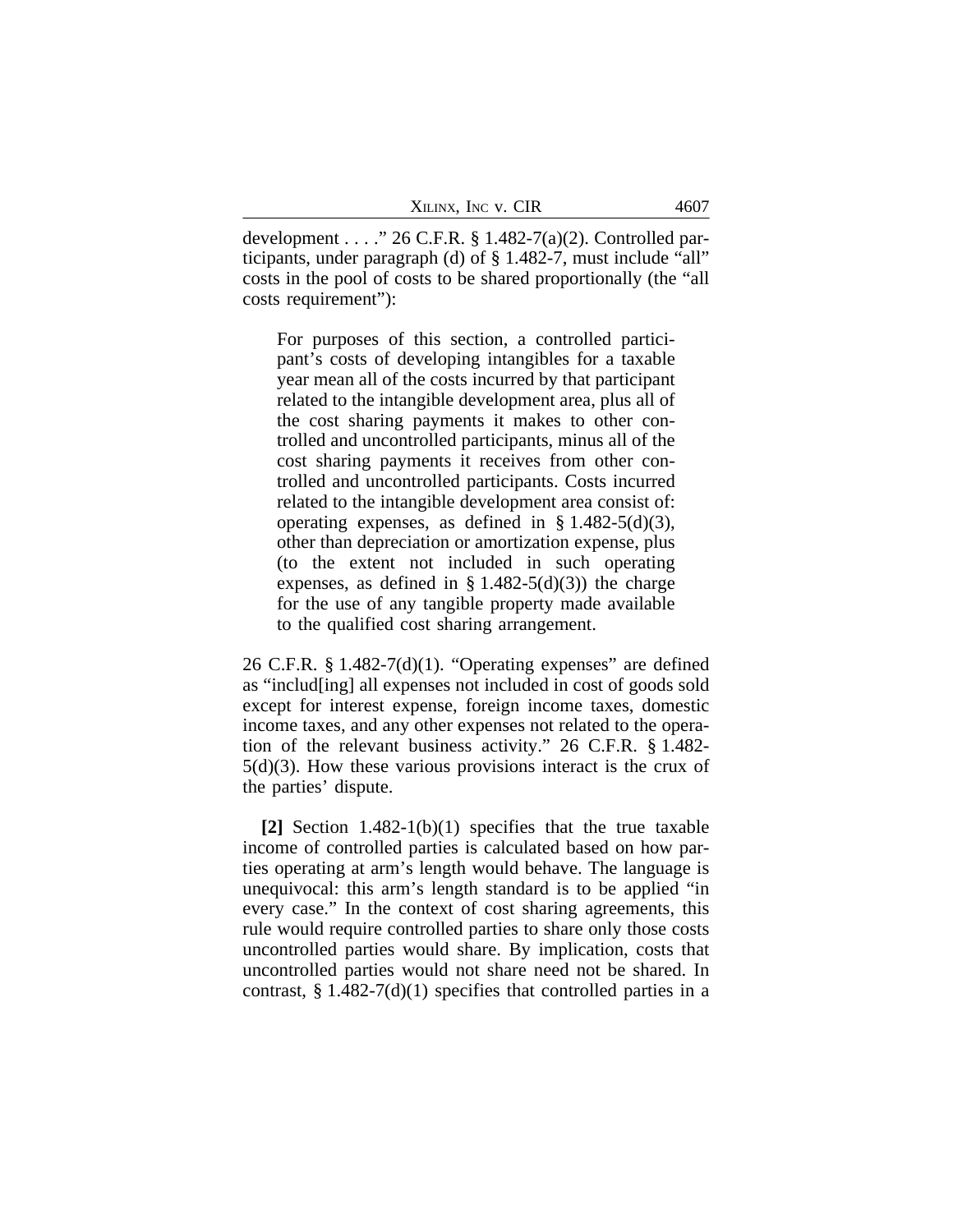| 4608 | XILINX, INC V. CIR |
|------|--------------------|
|------|--------------------|

cost sharing agreement must share *all* "costs . . . related to the intangible development area," and that phrase is explicitly defined to include virtually all expenses not included in the cost of goods. The plain language does not permit any exceptions, even for costs that unrelated parties would not share. Each provision's plain language mandates a different result. Accordingly, we conclude that when related to each other, the two provisions establish an ambiguous standard for determining which costs must be shared between controlled parties in cost sharing agreements specifically related to intangible product development.

Given the resultant ambiguity, our choice is to:

- 1. Apply a rule of thumb: the specific controls the general.
- 2. Resolve the ambiguity based on the dominant purpose of the regulations.

The first alternative is a simple solution. It is plausible. But it is wrong. It converts a canon of construction into something like a statute.

**[3]** Often the specific controls the general. This rule has been used by the Supreme Court. *E.g.*, *Long Island Care At Home, Ltd. v. Coke*, 127 S. Ct. 2339, 2348 (2007). Apply this simple rule here, and section  $1.482-7(d)(1)$  controls. The conflict dissolves. The Commissioner is vindicated.

**[4]** This simple solution is all too pat. It gives controlling importance to a single canon of construction. But, as every judge knows, the canons of construction are many and their interaction complex. The canons "are not mandatory rules." *Chickasaw Nation v. United States*, 534 U.S. 84, 94 (2001). They are guides "designed to help judges determine the Legislature's intent." *Id.* They can be "overcome" by "other circumstances" manifesting that intent. *Id*. The canons are "tools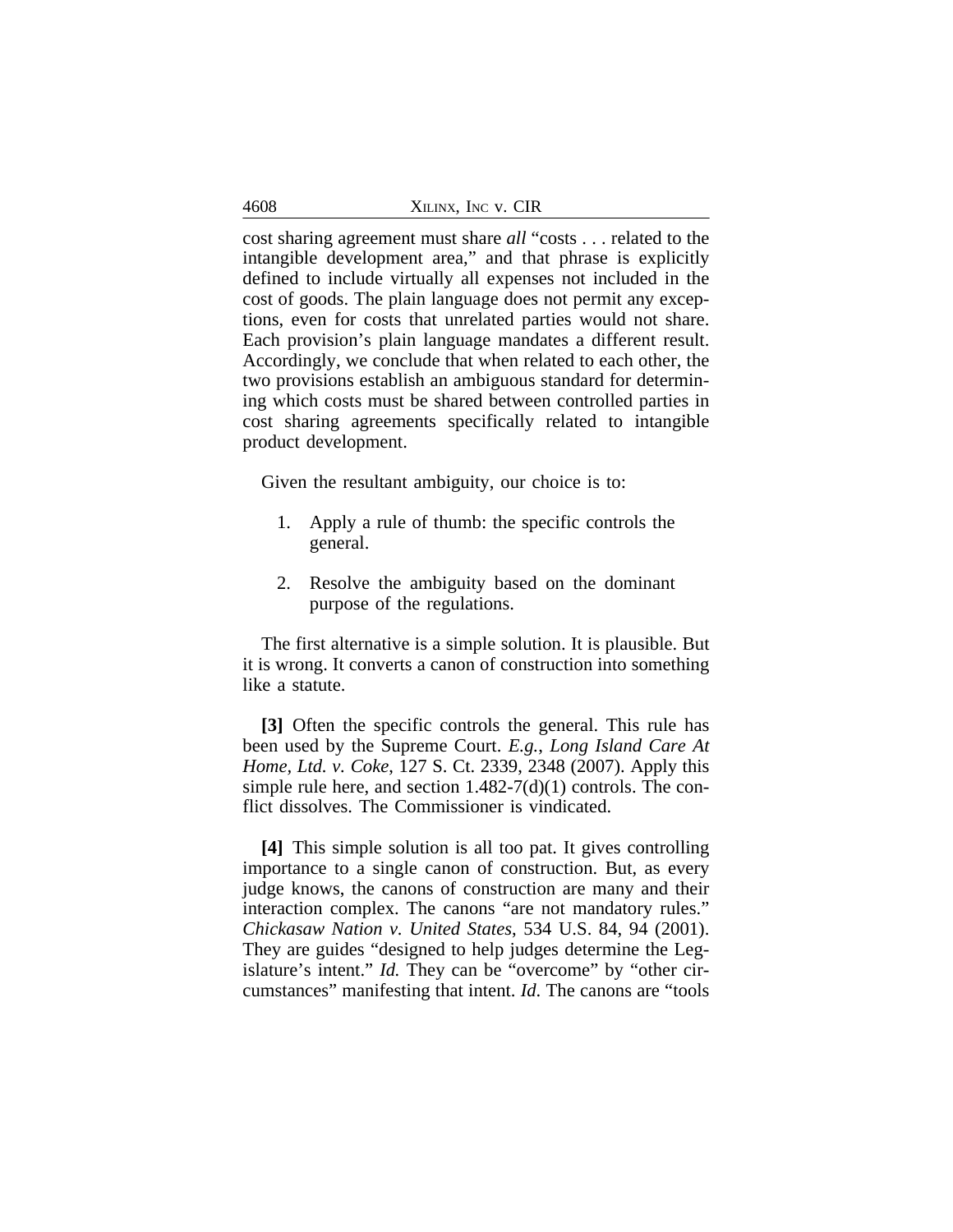| XILINX, INC V. CIR | 4609 |
|--------------------|------|
|--------------------|------|

designed to help courts better determine what Congress intended, not to lead courts to interpret the law contrary to that intent." *Scheidler v. National Org. of Women, Inc.*, 547 U.S. 9, 23 (2006). In the light of these principles, two considerations show the Commissioner's position to be untenable.

**[5]** *Purpose.* Purpose is paramount. The purpose of the regulations is parity between taxpayers in uncontrolled transactions and taxpayers in controlled transactions. The regulations are not to be construed to stultify that purpose. If the standard of arm's length is trumped by  $7(d)(1)$ , the purpose of the statute is frustrated. If Xilinx cannot deduct all its stock option costs, Xilinx does not have tax parity with an independent taxpayer.

**[6]** *Treaties*. The "arm's length" standard used in the United States Ireland Tax Treaty RIA Int. Tax Treaty 3057, aids in understanding the mind and practice of the Treasury. A tax treaty is negotiated by the United States with the active participation of the Treasury. The Treasury's reading of the treaty is "entitled to great weight." *United States v. Stuart*, 489 U.S. 353, 369 (1989) (quoting *Sumitomo Shoji America, Inc. v. Aragliano*, 457 U.S. 176, 184-185 (1982)). Simultaneous with the signing of the treaty into law, the Treasury issued its "Technical Explanation." As to Article 9, the Explanation reads:

This article incorporates in the Convention the arm's length principle reflected in the U.S. domestic transfer pricing provision, particularly Code section 482.

Department of the Treasury Technical Explanation of the 1997 United States-Ireland Tax Treaty, RIA Int. Tax Treaty 3095. *See also, e.g.*, United States-France, Article 9 (RIA Int. Tax Treaty 2225); United States-Germany, Article 9 (RIA Int. Tax Treaty 1542); and United States-United Kingdom, Article 9 (RIA Int. Tax Treaty 2546).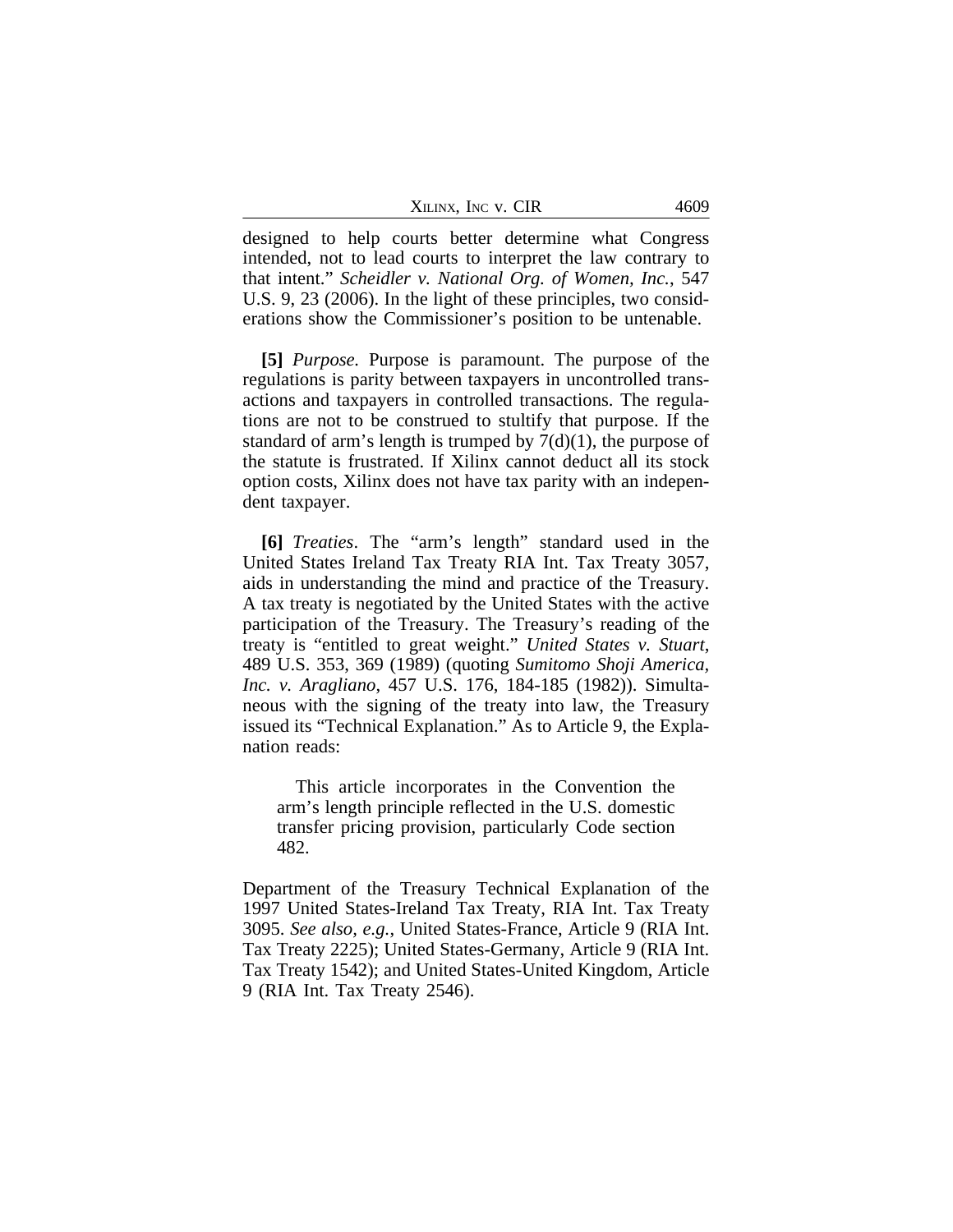| 4610 | XILINX, INC V. CIR |
|------|--------------------|
|------|--------------------|

We do not, however, need to decide in this case whether the treaty obligations "constitute binding federal law enforceable in United States courts." *Medellin v. Texas*, 128 S. Ct. 1346, 1356 (2008). It is enough that our foreign treaty partners and responsible negotiators in the Treasury thought that arm's length should function as the readily understandable international measure.

The judgment of the tax court is AFFIRMED.

FISHER, Circuit Judge, concurring:

I concur, but write to explain my particular reasons for rejecting the Commissioner's position in this case.

The parties provide dueling interpretations of the "arm's length standard" as applied to the ESO costs that Xilinx and XI did not share. Xilinx contends that the undisputed fact that there are no comparable transactions in which unrelated parties share ESO costs is dispositive because, under the arm's length standard, controlled parties need share only those costs uncontrolled parties share. By implication, Xilinx argues, costs that uncontrolled parties would not share need not be shared.

On the other hand, the Commissioner argues that the comparable transactions analysis is not always dispositive. The Commissioner reads the arm's length standard as focused on what unrelated parties would do *under the same circumstances*, and contends that analyzing comparable transactions is unhelpful in situations where related and unrelated parties always occupy materially different circumstances. As applied to sharing ESO costs, the Commissioner argues (consistent with the tax court's findings) that the *reason* unrelated parties do not, and would not, share ESO costs is that they are unwilling to expose themselves to an obligation that will vary with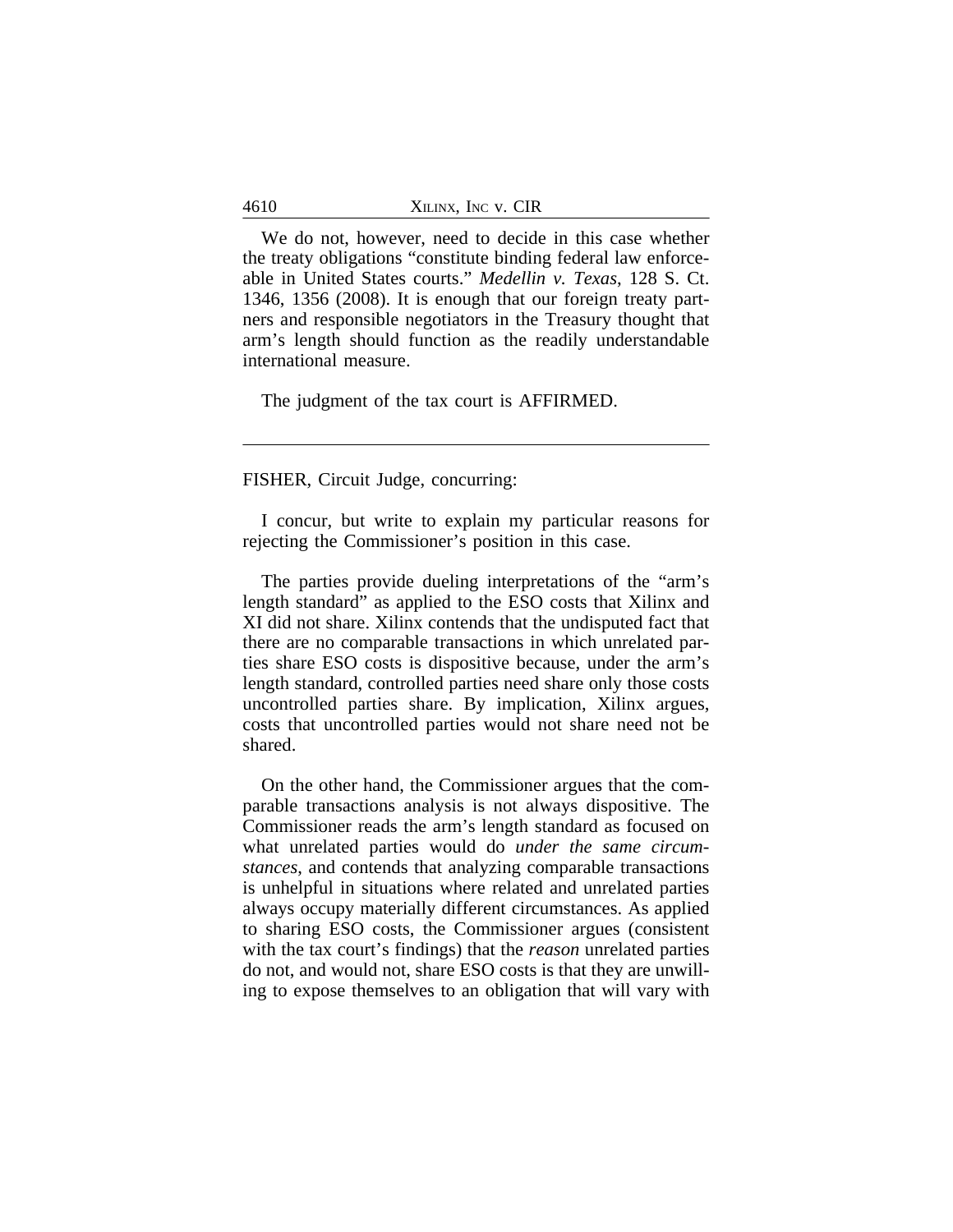| XILINX, INC V. CIR | 4611 |
|--------------------|------|
|--------------------|------|

an unrelated company's stock price. Related companies are less prone to this concern precisely because they are related — i.e., *because* XI is wholly owned by Xilinx, it is already exposed to variations in Xilinx's overall stock price, at least in some respects. In situations like these, the Commissioner reasons, the arm's length result must be determined by some method other than analyzing what unrelated companies do in their joint development transactions.

Under Xilinx's interpretation,  $\S 1.482-1(b)(1)$  and  $\S 1.482-1$ 7(d)(1) are irreconcilable. The latter specifies that controlled parties in a cost sharing agreement must share *all* "costs . . . related to the intangible development area," and that phrase is explicitly defined to include virtually all expenses not included in the cost of goods. The plain language does not permit any exceptions, even for costs that unrelated parties would not share, so each provision mandates a different result.

Under the Commissioner's interpretation, § 1.482-7(d)(1)'s "all costs" requirement is consistent with  $\S 1.482-1(b)(1)$ 's arm's length standard and controls. In particular, the Commissioner argues that, because there are material differences in the economic circumstances of related and unrelated companies in relation to cost-sharing agreements like the one in this case, it was proper for the IRS to require that in this narrow context the arm's length result should be defined by the "all costs" requirement.

Having thoroughly considered not only the plain language of the regulations but also the various interpretive tools the parties and amici have brought before us, including the legislative history of § 482, the drafting history of the regulations, persuasive authority from international tax treaties<sup>1</sup> and what

**<sup>1</sup>** I agree that the 1997 United States-Ireland Tax Treaty, along with Treasury's Technical Explanation, although not addressing the specific regulatory conflict at issue here, is evidence that Xilinx's understanding of the arm's length standard was and is quite reasonable. The treaty, and others like it, reinforce the arm's length standard as Congress' intended touchstone for § 482.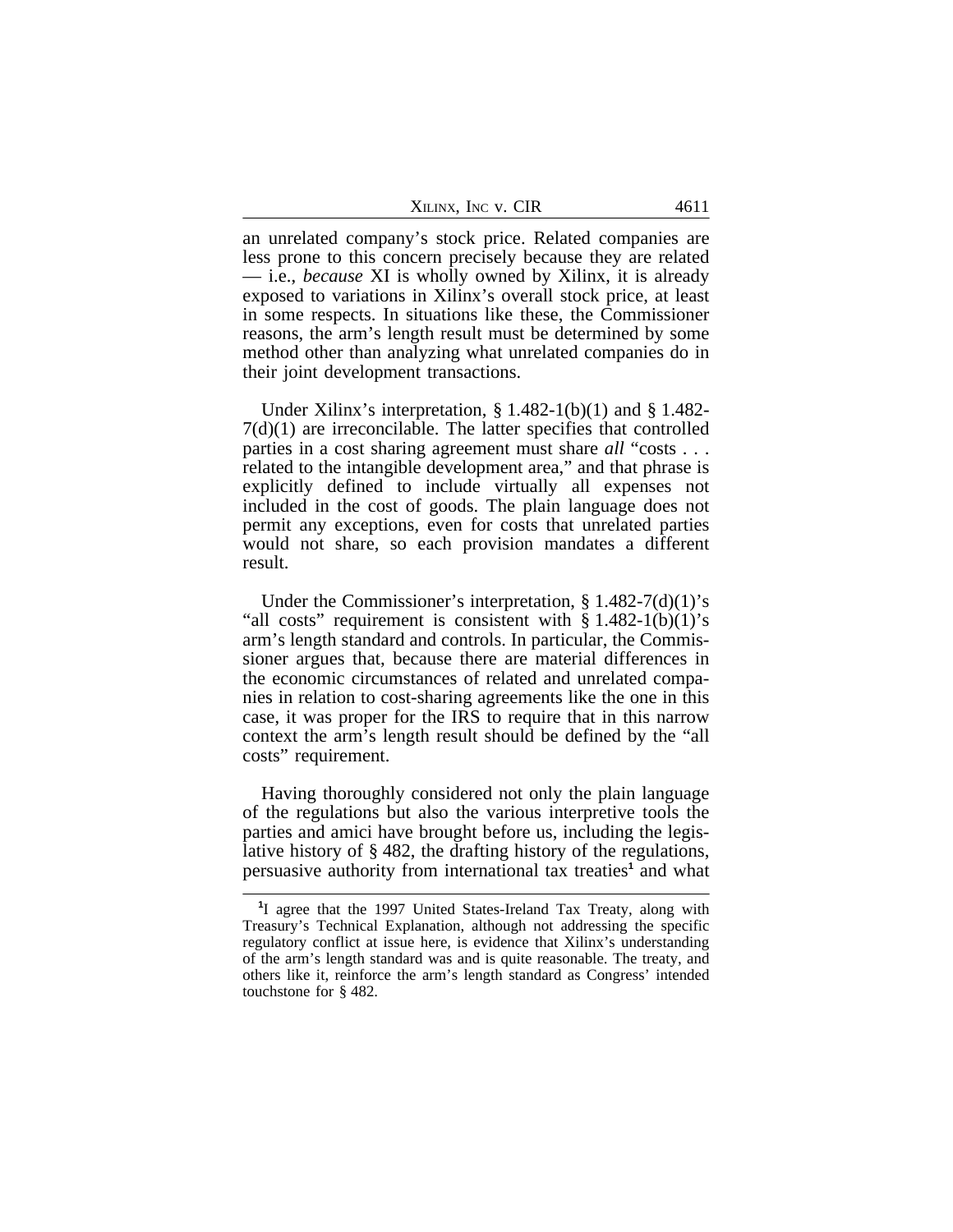appears to have been the understanding of corporate taxpayers in similar circumstances and of others,**<sup>2</sup>** I conclude that Xilinx's understanding of the regulations is the more reasonable even if the Commissioner's current interpretation may be theoretically plausible. Traditional tools of statutory construction do not resolve the apparent conflict in these regulations as applied to Xilinx, and the Commissioner's attempts to square the "all costs" regulation with the arm's length standard have only succeeded in demonstrating that the regulations are at best ambiguous.**<sup>3</sup>**

Although I would not go so far as Xilinx in characterizing the Commissioner's interpretation as merely a "convenient litigating position," *Bowen v. Georgetown Univ. Hosp.*, 488 U.S. 204, 213 (1988), we need not defer to it because he has not clearly articulated his rationale until now. *See United States v. Thompson/Ctr. Arms Co.*, 504 U.S. 505, 518-19 & n.9 (1992) (declining to defer to an agency interpretation of a tax statute where no prior guidance went directly "to the narrow question presented"). Indeed, I am troubled by the complex, theoretical nature of many of the Commissioner's arguments trying to reconcile the two regulations. Not only

**<sup>2</sup>**Apparently Xilinx's understanding was widely shared in the business community and tax profession. *See* Brief of PricewaterhouseCoopers LLP, Deloitte Tax LLP and KMPG LLM as Amici Curiae on the Petition for Rehearing at 5-6 (describing a "global consensus"); Brief of Cisco Systems, Inc. and Thirty-Two Other Affected Companies as Amici Curiae on the Petition for Rehearing at 3 (describing "settled business expectations"); *cf.* Brief of Former U.S. Treasury and Internal Revenue Service Officials at 3-5.

**<sup>3</sup>**The dissent invokes the prior, withdrawn majority opinion. Dissent at 4613-14; *see Xilinx, Inc. v. CIR*, 567 F.3d 482 (9th Cir. 2009), *withdrawn* January 13, 2010. In writing that opinion, I was persuaded that the arm's length standard and the all costs regulation were in conflict, and that the more specific of the two should control. *See* 567 F.3d at 486. I no longer share Judge Reinhardt's confidence in that resolution because the Commissioner's response to Xilinx's petition for rehearing declined to fully endorse its reasoning. Instead, the thrust of the Commissioner's response was that our *result* was correct, even though our *reasoning* was not.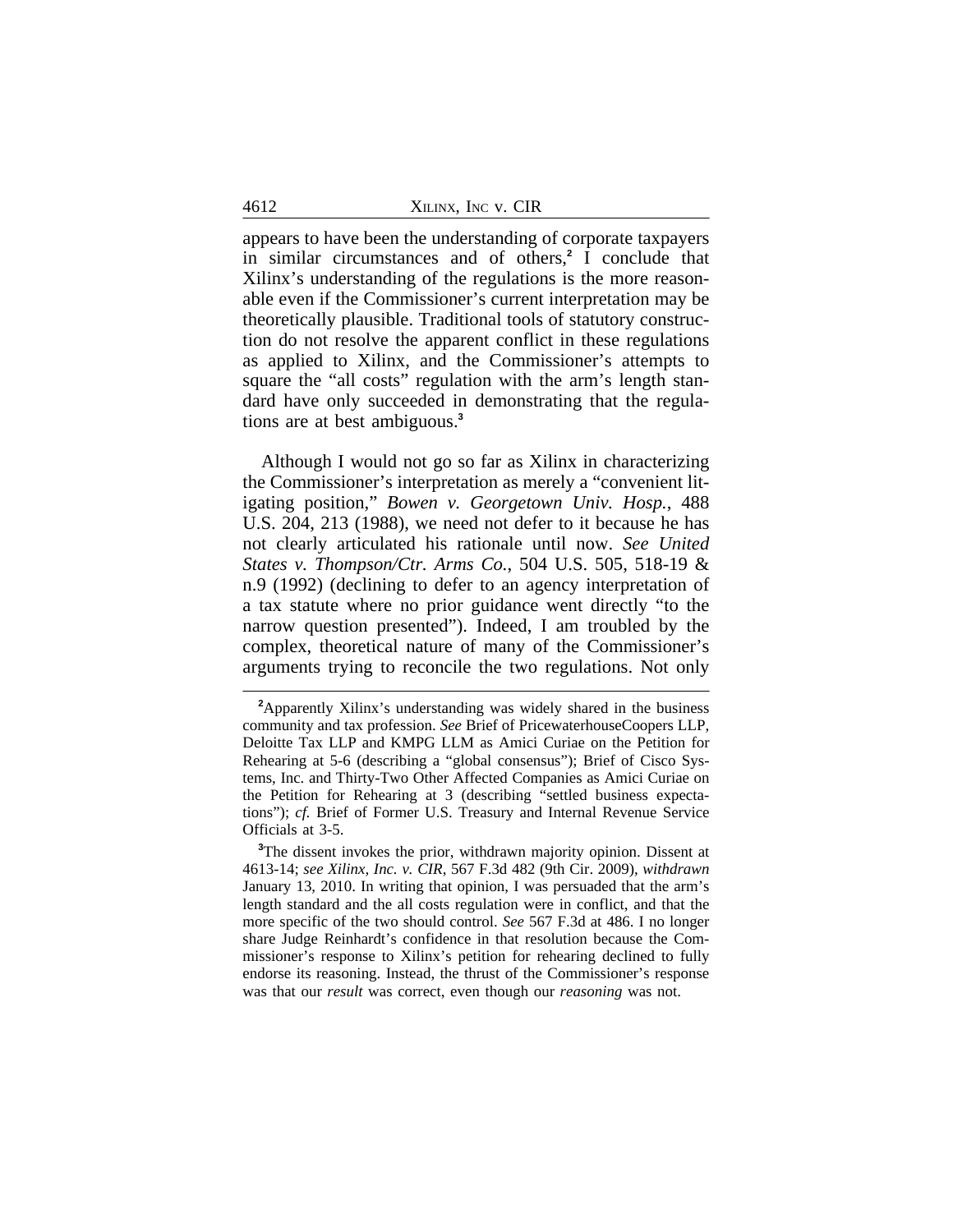| XILINX, INC V. CIR | 4613 |
|--------------------|------|
|--------------------|------|

does this make it difficult for the court to navigate the regulatory framework, it shows that taxpayers have not been given clear, fair notice of how the regulations will affect them.**<sup>4</sup>**

Accordingly, I join Judge Noonan in affirming the tax court. These regulations are hopelessly ambiguous and the ambiguity should be resolved in favor of what appears to have been the commonly held understanding of the meaning and purpose of the arm's length standard prior to this litigation.

#### REINHARDT, Circuit Judge, dissenting:

I have considerable doubt as to whether Xilinx, Inc. ("Xilinx") and Xilinx Ireland allocated the costs associated with employee stock options in a manner that can be characterized as an arm's length result. I will assume, however, that the tax court correctly resolved that issue. If so, there is clearly a conflict between the arm's length regulation codified at 26 C.F.R.  $\S 1.482-1(b)(1)$ , which applies to all transactions between controlled parties, and the "all costs" regulation codified at  $\S 1.482-7(d)(1)$ , which applies only to cost-sharing arrangements between controlled parties.**<sup>1</sup>** I continue to believe that, as a matter of law, the "all costs" regulation, as the specific of the two provisions, the one designed to deal specifically with the type of question before us, controls. I would therefore reverse the tax court's ruling that the Commissioner's proposed allocation was arbitrary and capricious for the reasons explained in our opinion, *Xilinx Inc. v. CIR*,

<sup>&</sup>lt;sup>4</sup>It is an open question whether these flaws have been addressed in the new regulations Treasury issued after the tax years at issue in this case. *See* 26 C.F.R. § 1.482-7T(a) & (d)(1)(iii) (2009) (stating explicitly that ESOs are costs that must be shared and that the all costs requirement is an arm's length result).

**<sup>1</sup>**To be clear, I refer here only to the regulations in effect during tax years 1997, 1998, and 1999. I express no view as to whether subsequent regulations resolved this conflict.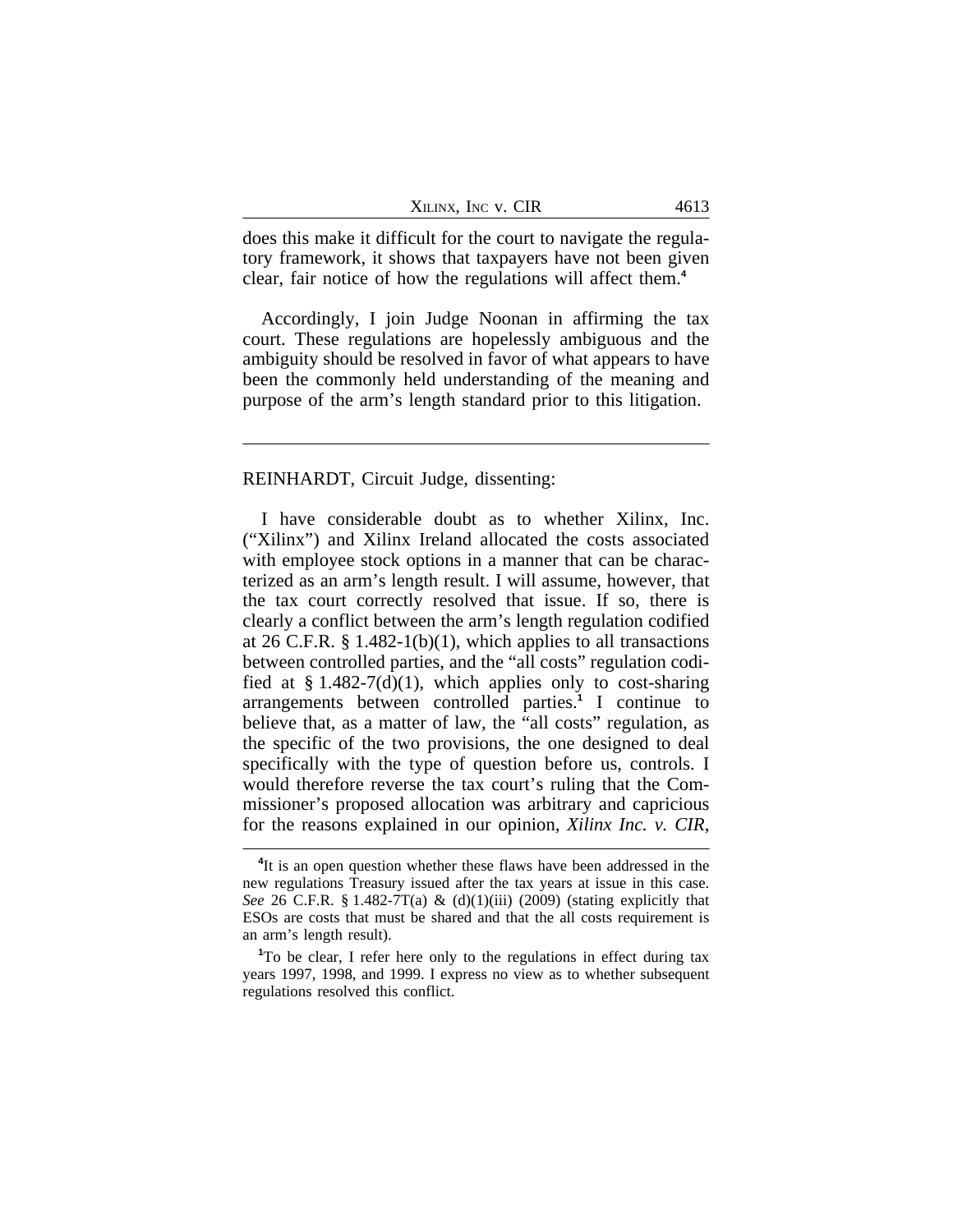567 F.3d 482 (9th Cir. 2009), *withdrawn* on January 13, 2010 in anticipation of the issuance of Judge Noonan's and Judge Fisher's new opinions, *supra*.

I agree with the majority that the canons of construction "are not mandatory rules," and that their interpretive force can be overcome by other circumstances evidencing legislative intent. Maj. op. at 4608-09 (quoting *Chickasaw Nation v. United States*, 534 U.S. 84, 94 (2001)). Such circumstances, however, are not present here. Contrary to the majority's assertions, the conflict between the arm's length provision and the "all costs" requirement cannot be resolved by looking to the purpose of the regulations or to Treasury's Technical Explanation of the 1997 United States-Ireland Tax Treaty. Judge Fisher also looks to the understanding of the multinational corporations and their business and tax advisors, a dubious practice for which he cites no legal authority.

The stated purpose of the regulatory scheme is "to ensure that taxpayers clearly reflect income attributable to controlled transactions and to prevent the avoidance of taxes with respect to such transactions." 26 C.F.R. § 1.482-1(1)(a). In the context of this case, neither regulation more clearly implements that purpose than the other. Controlled and uncontrolled parties always operate under materially different circumstances with regard to employee stock option costs. Accordingly, the "all costs" regulation may simply reflect the conclusion that, whatever uncontrolled parties might do, requiring controlled parties to share such costs "ensure[s] that taxpayers clearly reflect [the] income attributable to [the] controlled transaction[ ]" as a whole. Nor is it clear that excluding those costs would better achieve tax parity. It is not the identity of treatment with respect to a single item that controls with respect to this general goal, but the overall manner in which the transaction is treated. The Commissioner has determined that including "all costs" is the best manner of achieving this general objective, and his decision does not appear to be unreasonable.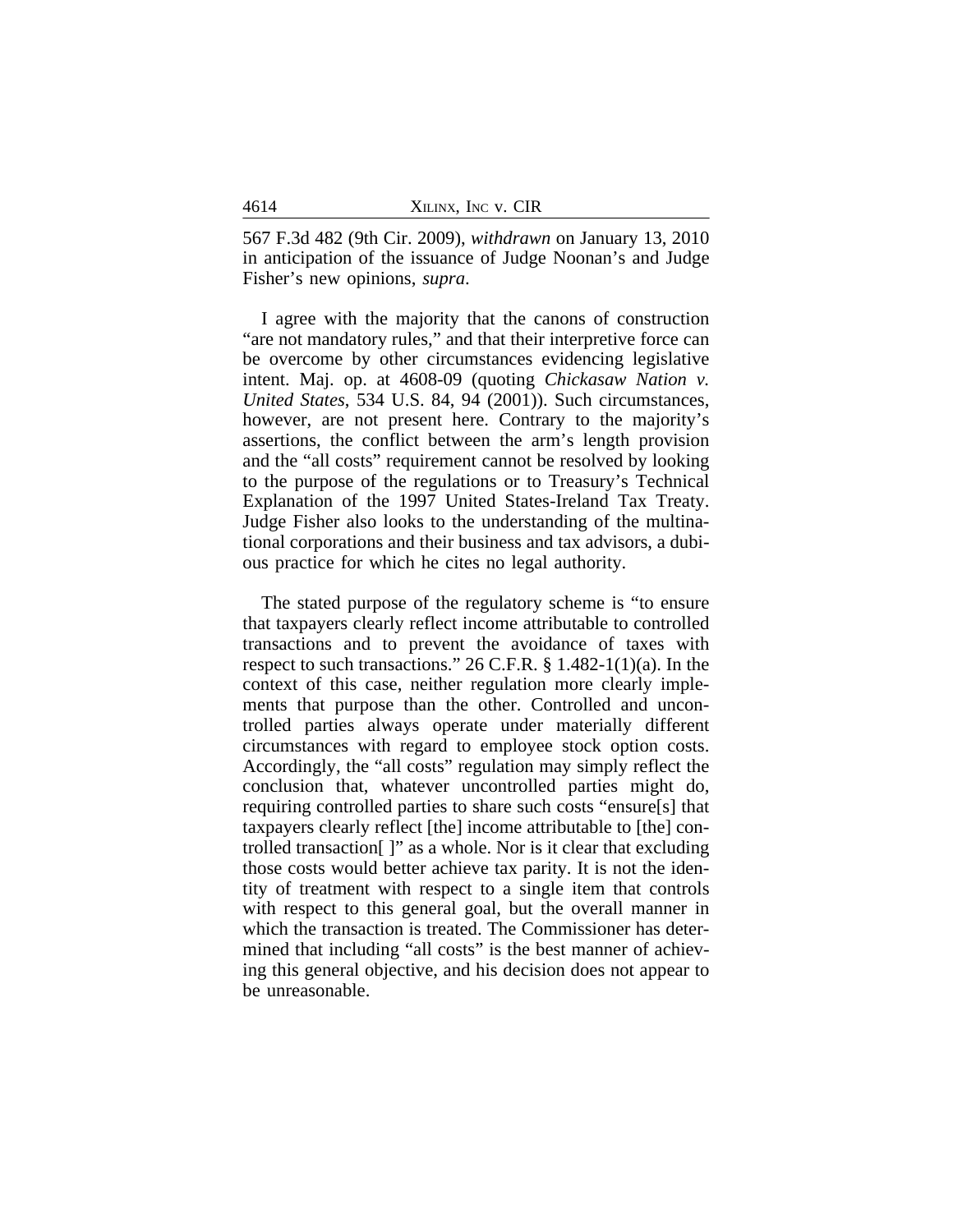|  | Xilinx, Inc v. CIR |  |  |  |
|--|--------------------|--|--|--|
|--|--------------------|--|--|--|

Similarly, Treasury's Technical Explanation of the 1997 United States-Ireland Tax Treaty does not justify disregarding the "all costs" requirement when determining deductible costs. A Technical Explanation is not subject to the APA's notice and comment requirement and does not carry the force of law. *See* 5 U.S.C. § 553(a)(1) (exempting "foreign affairs function[s] of the United States" from the APA); *see, e.g.*, Explanation of Convention with Ireland (1997) ("The Technical Explanation is an official *guide* to the Convention and Protocol." (emphasis added)). Certainly, it cannot trump the plain language of the duly enacted "all costs" regulation, which does have the force of law and is entitled to this court's deference. *United States v. Mead Corp.*, 533 U.S. 218, 226-27 (2001); *cf. Cent. Laborers' Pension Fund v. Heinz*, 541 U.S. 739, 748 (2004) ("[N]either an unreasoned statement in the manual nor allegedly longstanding agency practice can trump a formal regulation with . . . the force of law.").

I recognize that Xilinx and amici have raised serious doubts as to whether the result that I believe to be legally required is, from both a practical and an equitable standpoint, the proper one. I am particularly troubled by the international tax consequences that such a result would apparently create. Tax law, however, involves the resolution by Congress of complex political and economic issues that sometimes may affect business or individual interests in unforeseen ways, and sometimes in ways that benefit one political or economic interest at the expense of another. These resolutions are not always arrived at in an open, objective, or non-political manner. To put it plainly, fairness is not always Congress's ultimate objective in enacting tax legislation. Accordingly, some provisions of tax law may appear to some businesses, individuals, or even judges to be in conflict with reasonable or sensible tax or national policy. Yet they may reflect the intent of Congress when it enacted the statute. Tax regulations are frequently even more complex than the legislation they implement, and it is often difficult for judges to clearly resolve their meaning. Still, it is the job of the courts to make the necessary